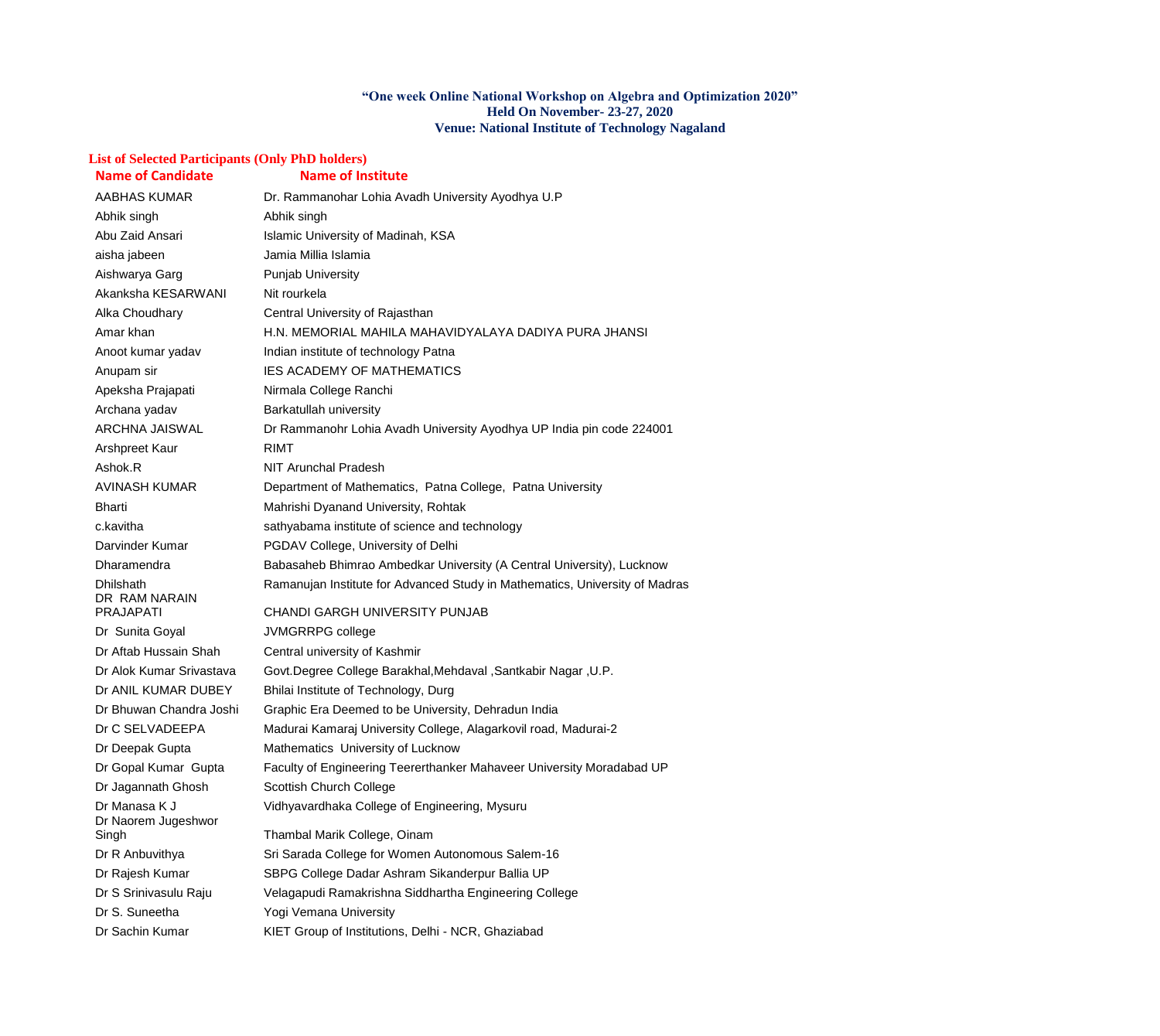| Dr Sheenu Nayyar                                        | JPS Institute of Technical and Vocational Studies (IKGPTU kapurthala), Punjab                                     |
|---------------------------------------------------------|-------------------------------------------------------------------------------------------------------------------|
| Dr Sivajothi Ramalingam                                 | The Oxford College of Science                                                                                     |
| Dr Sumit Gupta                                          | Govt. Degree college Arki Distt Solan                                                                             |
| Dr Sushil Shukla                                        | UNSIET VBS PURVANCHAL UNIVERSITY JAUNPUR                                                                          |
| Dr V R Vinothini                                        | Bannari Amman Institute of Technology Sathyamangalam                                                              |
| Dr Venkatesh Kulkarni<br>Dr. (Mrs) M. Reehana           | N V Degree College                                                                                                |
| Parveen                                                 | <b>JBAS College for Women</b>                                                                                     |
| Dr. A. Tamilselvi                                       | Ramanujan Institute for Advanced Study in Mathematics, University of Madras,<br>Chennai                           |
| Dr. Ajay Kumar                                          | Shaheed Srimati Hansa Dhanai Government Degree College, Agrora<br>(Dharmandal), Tehri Garhwal, Uttarakhand, India |
| Dr. Amit Kumar Singh                                    | National Institute of Technology Nagaland                                                                         |
| Dr. Annapoorna M S                                      | <b>BMS Institute of Technology and Management</b>                                                                 |
| Dr. Anubhav Kumar Prasad                                | Kashi Institute of Technology, Varanasi, Uttar Pradesh                                                            |
| Dr. Arun Kumar Dubey                                    | Aacharya Sitaram Chaturvedi Mahila Mahavidalya Domari Ramnagar Varanasi                                           |
| Dr. C. Sivashanmugaraja                                 | Periyar Govt. Arts College                                                                                        |
| Dr. D. GUNASEKARAN                                      | Psg college of arts and science Coimbatore                                                                        |
| Dr. Deepthi A N                                         | Government Polytechnic College, Chelakkara, Thrissur, Kerala                                                      |
| Dr. E. NANDAKUMAR                                       | SRM INSTITUTE OF SCIENCE AND TECHNOLOGY, KATTANGKULATHUR                                                          |
| Dr. Garima Garg                                         | Raj Kumar Goel Institute of Technology, Ghaziabad                                                                 |
| Dr. Gour Chandra Mahata                                 | Sidho-Kanho-Birsha University                                                                                     |
| Dr. Goutam Saha                                         | Maharaja Bir Bikram College                                                                                       |
| Dr. Jitendra Kaushik                                    | CHRIST (Deemed to be University), Pune, India                                                                     |
| Dr. K. Sukkiramathi                                     | Sri Ramakrishna Engineering College, Coimbatore                                                                   |
| DR. K.KALAIARASI                                        | Cauverycollege for women autonomous                                                                               |
| Dr. K.RAGHUNATH                                         | BHEEMA INSTITUTE OF TECHNOLOGY AND SCIENCE                                                                        |
| Dr. Karabi Sikdar<br>Dr. KETINENI                       | BMS Institute of Technology and Management                                                                        |
| SUBBARAYUDU                                             | Sri Venkateswara Institute of Science and Technology, Kadapa                                                      |
| Dr. Krishnendu Das                                      | Netaji Subhas Mahavidyalaya, Udaipur, Tripura                                                                     |
| Dr. Lakhveer Kaur                                       | Jaypee institute of information technology                                                                        |
| Dr. M. Sathish Kumar<br>Dr. M. SIVABALAN                | Paavai Engineering College<br>Sri Ramakrishna Mission Vidyalaya College of Arts and Science, Coimbatore           |
|                                                         | 641 020, Tamil Nadu.                                                                                              |
| Dr. M. Subramanian<br>Dr. M.A. RIFAYATHALI              | KPR Institute of Engineering and Technology                                                                       |
|                                                         | Jamal Mohamed College, Tiruchirappalli                                                                            |
| Dr. Manish Nandi                                        | Ambedkar College, Fatikroy                                                                                        |
| Dr. Manjula M. Hanchinal                                | Shri. Siddeshwar Govt. First Grade College and PG Studies Centre Nargund                                          |
| Dr. Manoj V J                                           | Cochin university college of engineering, Kuttanad Kerala                                                         |
| Dr. MARXIA OLI . SIGO                                   | National Institute of Technology Sikkim                                                                           |
| Dr. Md. Manarul Haque                                   | <b>Aliah University</b>                                                                                           |
| Dr. Meenakshi                                           | <b>Chandigarh University</b>                                                                                      |
| Dr. Mohit Kumar<br>Dr. Mrs. Jyoti Dharmendra<br>Mashale | Uttaranchal University Dehradun                                                                                   |
|                                                         | Punyashlok Ahilyadevi Holkar Solapur University, Solapur                                                          |
| Dr. Nabajyoti Dutta                                     | SPP College, Namti, Sibsagar, Assam                                                                               |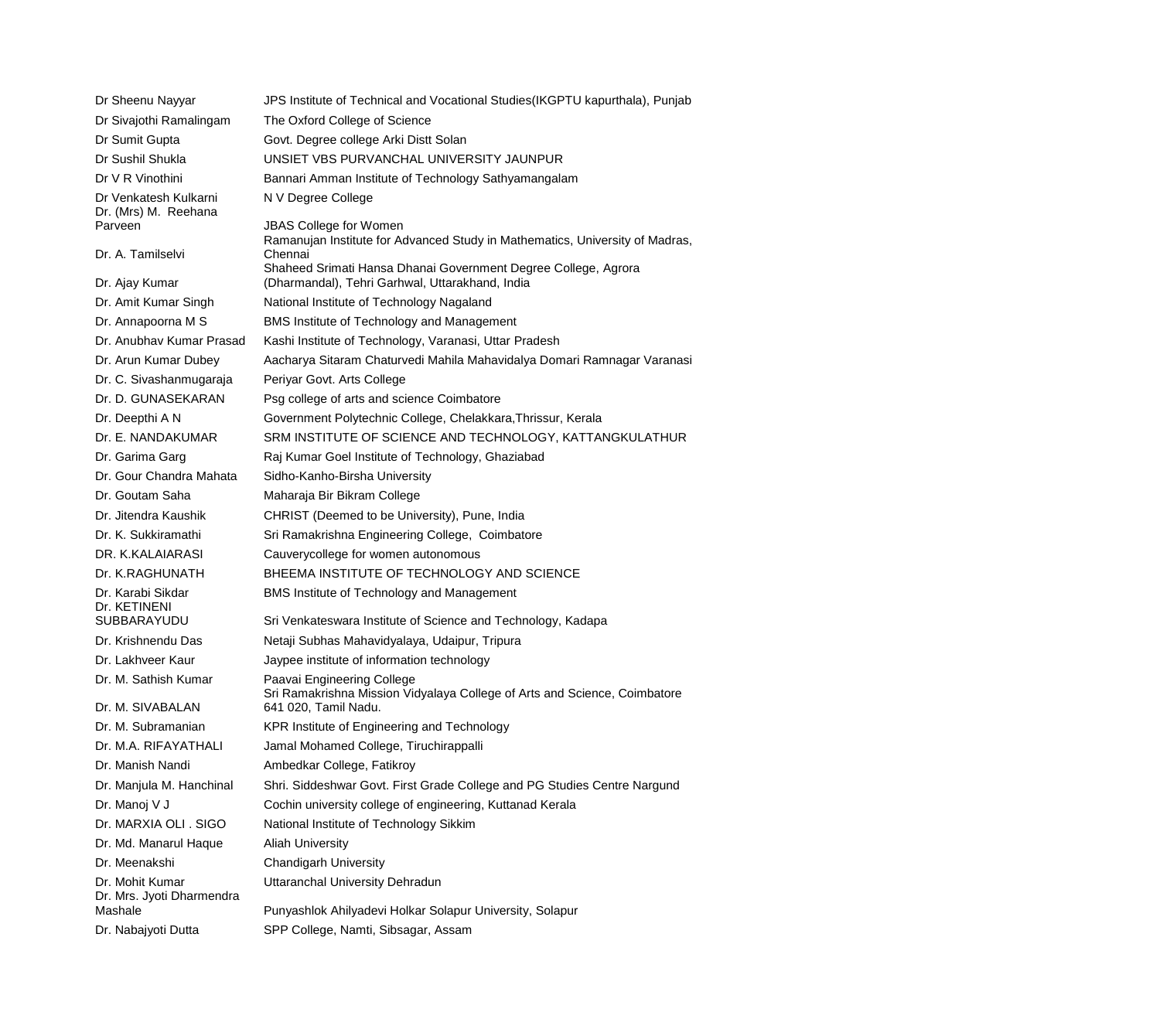| Dr. Nandeesh K C                                 | University of Mysore, Sir. M. V. Phone Center, Mandya                                                                                       |
|--------------------------------------------------|---------------------------------------------------------------------------------------------------------------------------------------------|
| DR. NEETU SHARMA                                 | GOVT. P.G. COLLEGE RAJGARH (BIAORA) MADHYA PRADESH                                                                                          |
| Dr. PABITRA KUMAR JENA                           | <b>Berhampur University</b>                                                                                                                 |
| Dr. Paltu Sarkar                                 | University of North Bengal                                                                                                                  |
| Dr. PRADEEP KUMAR<br>Dr. PRAVEEN KUMAR           | DIRECTORATE OF CENSUS OPERATIONS UTTARAKHAND, DEHRADUN                                                                                      |
| <b>LAVUDI</b>                                    | Sri Sathya Sai University For Human Excellence                                                                                              |
| Dr. Pravez Alam                                  | Govt. Degree College Gairsain Chamoli Uttarakhand                                                                                           |
| Dr. Prerna Choubey                               | SAGE UNIVERSITY, INDORE                                                                                                                     |
| Dr. PRERNA CHOUBEY                               | <b>SAGE University Indore</b>                                                                                                               |
| Dr. Puspendu Rakshit                             | Jagannath Kishore College, Purulia, West Bengal                                                                                             |
| Dr. R. Marudhachalam                             | Kumaraguru College of Technology, Coimbatore                                                                                                |
| Dr. R. Subasree                                  | Ramco Institute of Technology                                                                                                               |
| Dr. R.Sangeetha                                  | Not Applicable                                                                                                                              |
| Dr. Ram Krishan                                  | Govt. Degree College Kathua                                                                                                                 |
| Dr. Ram Milan Singh                              | Govt. P. G. College, Tikamgarh                                                                                                              |
| Dr. Ruchi Nager                                  | Raj Kumar Goel Institute of Technology, Ghaziabad                                                                                           |
| Dr. Ruchika Mehta                                | <b>Manipal University Jaipur</b>                                                                                                            |
| Dr. S.Maharasi                                   | Sri Parasakthi College for Women, Courtallam                                                                                                |
| Dr. Sakambari Mishra                             | College of basic science and humanities, OUAT, Bhubaneswar                                                                                  |
| Dr. Sandhyatai D. Kadam                          | Dr. D. Y. Patil Institute of Technology, Pimpri, Pune                                                                                       |
| Dr. Saurabh Porwal                               | Ram Sahai Government Degree College, Bairi-Shivrajpur, Kanpur                                                                               |
| Dr. Shalini Gupta                                | RKGIT, Ghaziabad                                                                                                                            |
| Dr. Shibsankar Das<br>Dr. SHRINATH DILIP         | Banaras Hindu University, Varanasi-221005, Uttar Pradesh, India                                                                             |
| MANJAREKAR                                       | Loknete Vyankatrao Hiray Arts, Science and Commerce College, Nashik<br>Shri Ramswaroop Memorial Group of Professional Colleges, Tiwariganj, |
| Dr. Shyam Bahadur                                | Lucknow (U.P.), India                                                                                                                       |
| Dr. Sunil Kumar<br>Dr. Surendra Kumar<br>Agarwal | Gurukula Kangri (Deemed to be University), Haridwar<br>IIS Deemed to be University Jaipur Rajasthan                                         |
| Dr. Suyash Narayan Mishra                        |                                                                                                                                             |
| Dr. Tarun Kumar Gupta                            | Institute of Engineering & Technology, Lucknow (U.P.)<br>Chaman Lal Mahavidyalaya, Laundhora Haridwar                                       |
| Dr. UPPARA MANJULA                               |                                                                                                                                             |
|                                                  | RR Institute of Technology<br><b>RKGIT</b>                                                                                                  |
| Dr. Vineeta singh<br>Dr. Vishnu Narayan Mishra   | Department of Mathematics, Indira Gandhi National Tribal University, Lalpur,<br>Amarkantak, Anuppur, Madhya Pradesh 484 887, India          |
|                                                  | DEPARTMENT OF MATHEMATICS, INSTITUTE OF SCIENCE, BANARAS                                                                                    |
| Dr. VIVEK LAHA                                   | HINDU UNIVERSITY, VARANASI-221005, INDIA<br>Rajah Serfoji Govt. College(Autonomous), Thanjavur-613005, Tamilnadu,                           |
| Dr.B.Mohamed Harif                               | India.                                                                                                                                      |
| Dr.D.Sathiyaseelan                               | JP College of Arts and Science, Tenkasi, Tamil nadu                                                                                         |
| Dr.K.Jayshree                                    | St. George's Arts and Science College                                                                                                       |
| Dr.K.Pushpalatha                                 | <b>KLEF</b>                                                                                                                                 |
| Dr.K.Saritha                                     | P.A.College of Engineering and Technology, Pollachi                                                                                         |
| Dr.Mohammed Fareeduddin                          | <b>UTASA</b>                                                                                                                                |
| Dr.N.Samyuktha                                   | SRMIST, Ramapuram                                                                                                                           |
| Dr.R.Venkatraman                                 | SRM INSTITUTE of Science and Technology Vadapalani Campus Chennai                                                                           |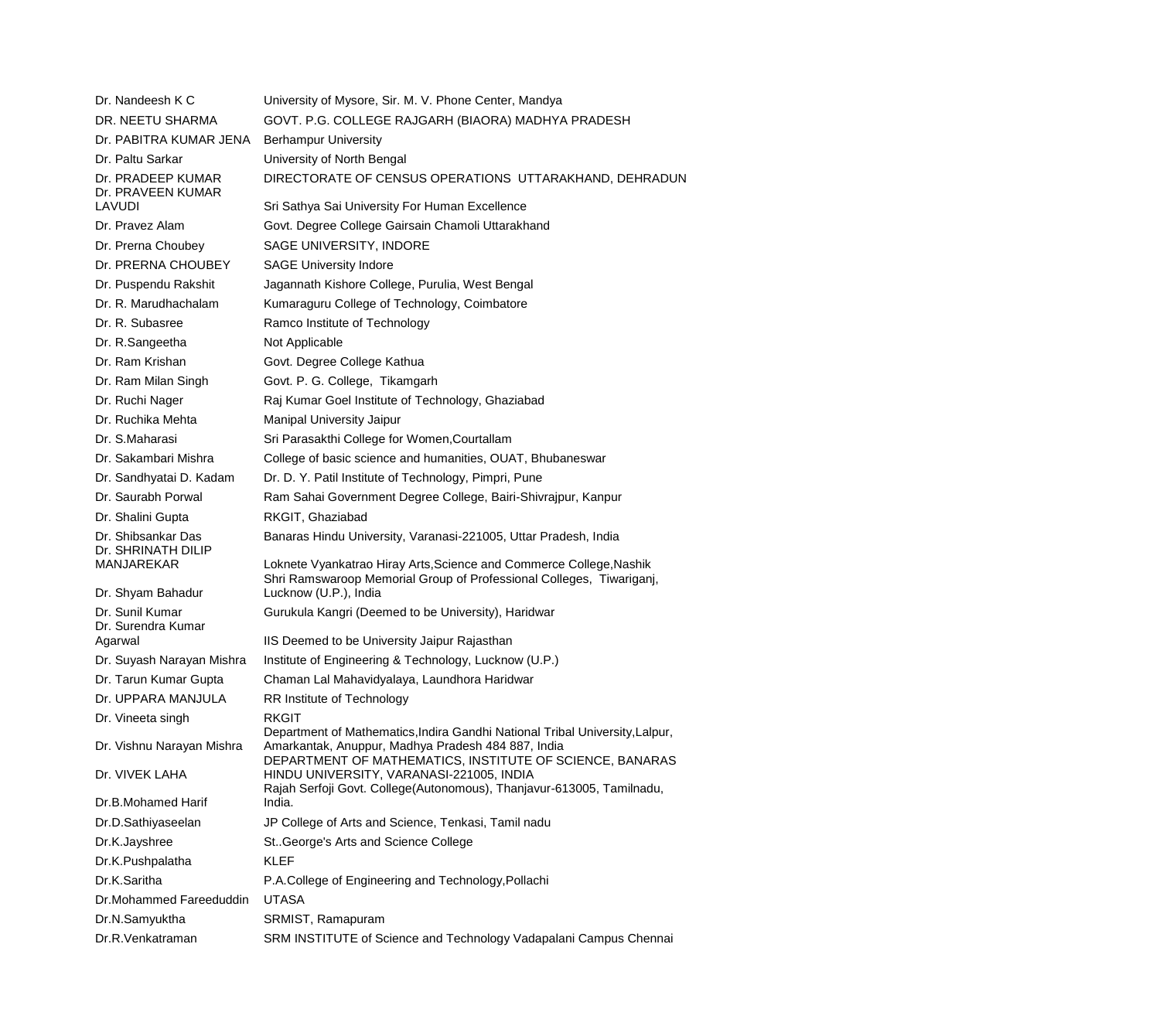| Dr.R.Vidhya               | E.G.S. Pillay Engineering College, Nagapattinam                                                                           |
|---------------------------|---------------------------------------------------------------------------------------------------------------------------|
| Dr.S.SIVARAMAKRISHNAN     | Manakula Vinayagar Institute of Technology, Puducherry.                                                                   |
| Dr.Summiya Parveen        | College of Engineering Roorkee Uttarakhand                                                                                |
| Dr.T.Manimaran            | Ramco Institute of Technology, Rajapalayam                                                                                |
| Dr.T.Nagalakshumma        | AP RGUKT-IIIT Rkvalley                                                                                                    |
| Dr.Uppara Manjula         | RR Institute of Technology                                                                                                |
| Firoz Ahmad               | <b>Aligarh Muslim University</b>                                                                                          |
| Gaurav Verma              | <b>AcSIR</b>                                                                                                              |
| Geremew Kenassa           | Wollega University, Nekemte                                                                                               |
| Gowri. H                  | BHARATHIAR UNIVERSITY PG EXTENSION AND RESEARCH CENTRE,<br><b>ERODE</b>                                                   |
| <b>GUNASEKAR T</b>        | <b>Vel Tech University</b>                                                                                                |
| Harikrishnan              | <b>SRMV CAS</b>                                                                                                           |
| Hrishikesh Boruah         | Duliajan College, Dibrugarh, Assam                                                                                        |
| <b>Indrajit Narah</b>     | NIT Arunachal Pradesh                                                                                                     |
| Jaish P                   | <b>Pondicherry University</b>                                                                                             |
| Jayanta Bhattacharyya     | Joya Gogoi College, Golaghat, Assam                                                                                       |
| <b>JAYSHREE</b>           | <b>NIT Nagaland</b>                                                                                                       |
| <b>JAYVEER SINGH</b>      | Mgahv Wardha Maharashtra                                                                                                  |
| K Kalpanarani             | <b>VIT University Chennai Campus</b>                                                                                      |
| <b>K</b> Palanivel        | Vellore Institute of Technology (VIT), Vellore, TN.<br>Vivekanandha Colllege of Arts and Sciences for Women (Autonomous), |
| K. LOGAARASI              | Tiruchencode, Namakkal                                                                                                    |
| <b>Kamal Gupta</b>        | SPSK Khalsa College, Begowal                                                                                              |
| Kavita Uttamrao Shinde    | Late. Nitin Arts and Science College, Pathri                                                                              |
| L. Vigneswaran            | Queen Mary's College, Chennai                                                                                             |
| Lalhmangaihzuala          | Government Zirtiri Residential Science College<br>Shri Madhwa Vadiraja Institute of Technology and Management, Bantakal,  |
| Lolita Priya Castelino    | Udupi                                                                                                                     |
| Mahadev Ota               | B S Abdur Rahman crescent institute of science and technology                                                             |
| Maya Joby                 | <b>KCG College of Technology</b>                                                                                          |
| Md Isheteyak Zaffer       | <b>Tezpur University</b>                                                                                                  |
| Mohammad Esmael Samei     | <b>Bu-Ali Sina Uninversity</b>                                                                                            |
| Mohd Arif Raza            | King Abdulaziz University, Jeddah, KSA                                                                                    |
| Mohd Nazim                | Aligarh Muslim University, Aligarh India                                                                                  |
| Mohd Vasiulla             | Jamia Millia Islamia, New Delhi                                                                                           |
| <b>MOIN AKHTAR ANSARI</b> | Jazan University                                                                                                          |
| Mr. M. GNANASEKAR         | RATHINAM COLLEGE OF ARTS AND SCIENCE                                                                                      |
| Mr. Mohabbat Ali          | Jamia Millia Islamia, New Delhi                                                                                           |
| Mr. NILKANTA DAS          | National Institute of Technology Rourkela<br>SHANMUGA INDUSTRIES ARTS AND SCIENCE COLLEGE                                 |
| Ms.S.DIVYAPRIYA           | TIRUVANNAMALAI                                                                                                            |
| Ms.SAMEERA BANU           | <b>Bharathidasan University</b>                                                                                           |
| Mujeeb Uddin              | G.F.College                                                                                                               |
| Nadeem Ahmad Dar          | <b>Aligarh Muslim University</b>                                                                                          |
| P.JAYARAMAN               | <b>BHARATHIAR UNIVERSITY</b>                                                                                              |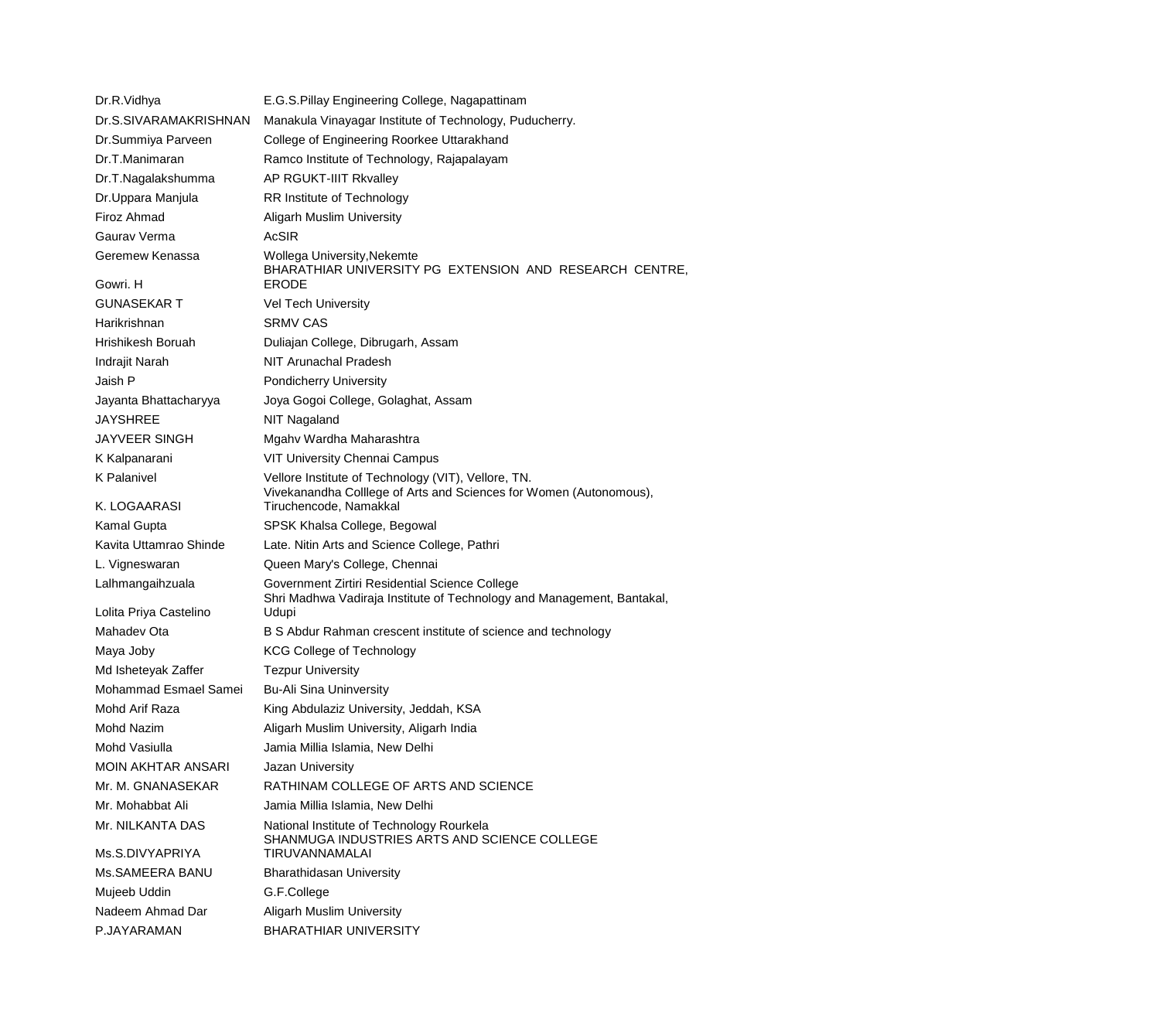| Pankaj Kumar                          | ICMR-NIIRNCD                                                                                                                             |
|---------------------------------------|------------------------------------------------------------------------------------------------------------------------------------------|
| Pawan Kumar                           | Raj Kumar Goel institute of Technology, Ghaziabad                                                                                        |
| Pinaki Ranjan Ghosh                   | University of Burdwan                                                                                                                    |
| Pooja Singh                           | Maharaja Surajmal Institute of Technology (Affiliated to GGSIPU)                                                                         |
| Poonam Kumar Sharma                   | D.A.V. College, Jalandhar, Punjab                                                                                                        |
| Prof. Ram Hari Barik                  | SEVAYATAN SIKSHAN MAHAVIDYALAYA                                                                                                          |
| <b>R.THEMANGANI</b>                   | Voorhees College                                                                                                                         |
| Rachid El Maaouy<br>RAJAVATH NARAYANA | Faculty of science in Rabat                                                                                                              |
| <b>NAIK</b>                           | Yogi vemana University, Kadapa                                                                                                           |
| RAJU M                                | Kongunadu Arts and Science College (Autonomous), Coimbatore - 641029                                                                     |
| Ranjit Ghumde                         | Shri Ramdeobaba college of engineering and management Nagpur                                                                             |
| Ratan Lal                             | Central University of Rajasthan, Kishangarh, Ajmer, Rajasthan-305817                                                                     |
| Ravi Shankar Verma                    | UNSIET, VBSPU, JAUNPUR                                                                                                                   |
| Rayees Ahmad                          | <b>MANUU</b>                                                                                                                             |
| Rituparna Chutia                      | <b>Cotton University</b>                                                                                                                 |
| S. Kavitha                            | Vels Institute of Science, Technology and Advanced Studies<br>Sri Ramakrishna Mission Vidyalaya College of Arts and Science, Coimbatore- |
| S. MAGUDEESWARAN                      | 20                                                                                                                                       |
| Saket Bihari                          | Lnct University, Bhopal                                                                                                                  |
| Sandeep Rawat                         | Department of Mathematics & Statistics, Dr RML Avadh University, Ayodhya                                                                 |
| Sanjay Dutta                          | Assam Don Bosco University                                                                                                               |
| Sanjay Singh                          | Raj Kumar Goel Institute of Technology                                                                                                   |
| <b>SANJAY YADAV</b>                   | <b>SANJAY YADAV</b>                                                                                                                      |
| Sanjeev Kumar Maurya                  | IIT(BHU) Varanasi                                                                                                                        |
| Sarita                                | Acharya Narendra Dev College (D.U)                                                                                                       |
| SATHISHKUMAR A                        | SATHISHKUMAR A                                                                                                                           |
| Satya Prakash Maurya                  | Department of Mathematical Sciences, Awadhesh Pratap Singh University<br>Rewa (MP)                                                       |
| Shailendra Kumar Sahu                 | Thakur Shobha Singh Govt. College Pathalgaon Distt Jashpur                                                                               |
| SHAYATHRI.L                           | VIT VELLORE                                                                                                                              |
| Shiv Kumar                            | IIT(BHU) Varanasi                                                                                                                        |
| Shiva L Udachan                       | Rani Channamma University, Karnataka                                                                                                     |
| Shouvik Bhattacharya                  | Department of Mathematics, Tripura University                                                                                            |
| SHOWKAT AHMAD LONE                    | Saudi Electronic University                                                                                                              |
| <b>SHRADDHA PATEL</b>                 | DR. Ram Manohar Lohia Awad University, Faizabad                                                                                          |
| shweta shahi                          | sam higginbottom university of agriculture, technology and sciences                                                                      |
| <b>SONIA</b>                          | <b>SONIA</b>                                                                                                                             |
| Sonu Pal                              | University of Delhi                                                                                                                      |
| Suryanshi Mishra                      | SHUATS, Prayagraj                                                                                                                        |
| Sushma Singh                          | <b>KIIT UNIVERSITY</b><br>Dr. Rammanohar Lohia Avadh University Faizabad Uttar Pradesh India pin                                         |
| Swati Srivastava                      | code 224001                                                                                                                              |
| <b>Tessy Tom</b>                      | St. Francis college                                                                                                                      |
| <b>Uday Shankar Chakraborty</b>       | Assam University, Silchar<br>Sri Ramakrishna Mission Vidyalaya College of Arts and Science, Coimbatore,                                  |
| Vinoth S                              | TamilNadu                                                                                                                                |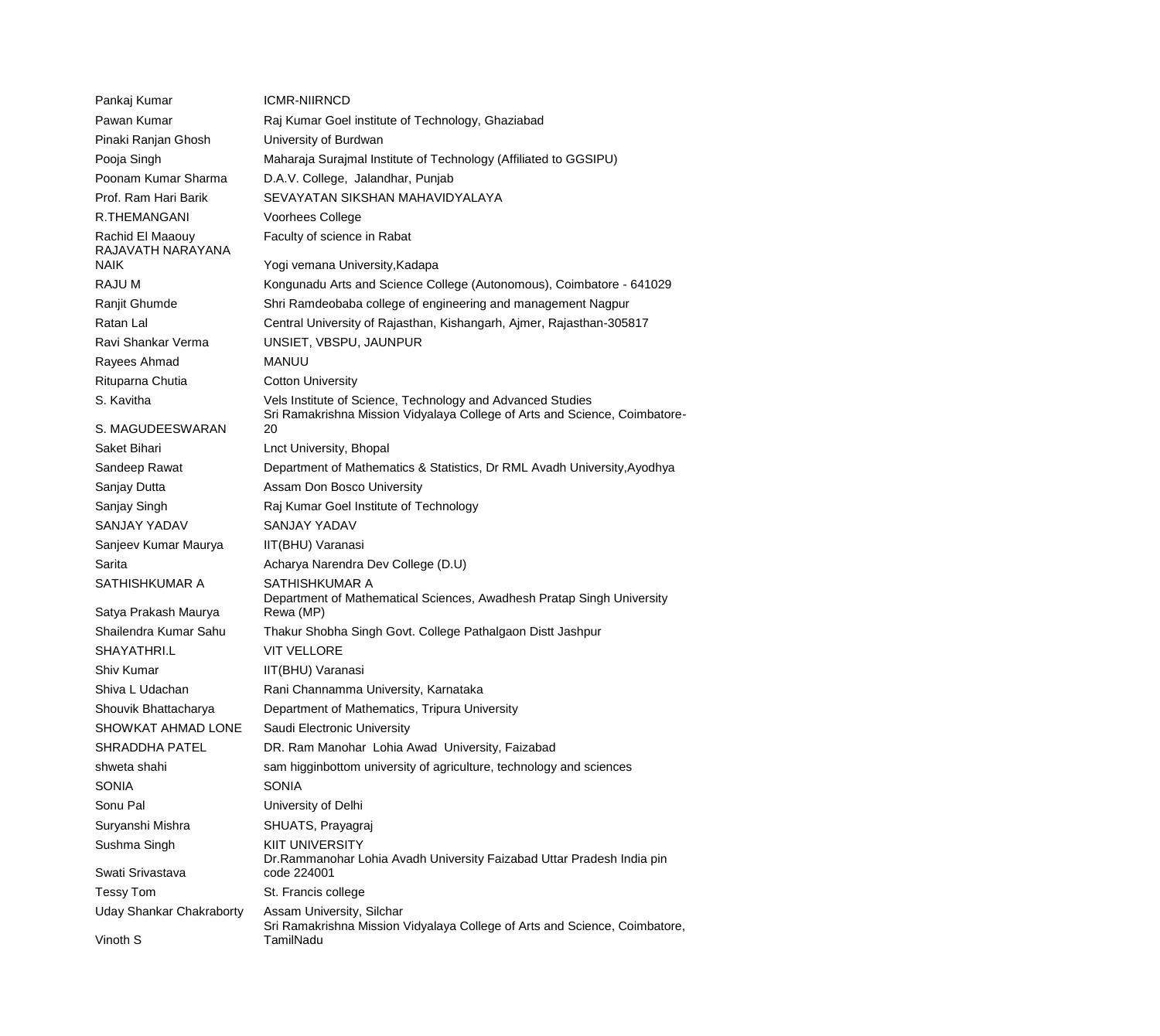Waqar Afzal **G**cul

# Vivek kumar Govt. College Dharamshala HP

# **List of Selected Participants (Only Postgraduates)**

| Name of the candidate         | Name of the Institute                                                                                |
|-------------------------------|------------------------------------------------------------------------------------------------------|
| KAVITHA J                     | <b>Sri Sairam Engineering College</b>                                                                |
| Vitsono                       | <b>NIT Nagaland</b>                                                                                  |
| <b>Abdul Gaffar</b>           | University of Lucknow                                                                                |
| Abeka khare                   | SBS college, Ashta, M.P.                                                                             |
| Abu Talha                     | Jamia Millia Islamia, New Delhi                                                                      |
| <b>ADITYA BHAN OJHA</b>       | <b>MSCM GOVT COLLEGE THURAL</b>                                                                      |
| Ahsan Shameem                 | <b>Aligarh Muslim University</b>                                                                     |
| Akash Kumar Gartia            | Central University of Jharkhand                                                                      |
| AKSHAY PAWAN JENEKAR          | Arts Commerce and Science College, Maregaon                                                          |
| <b>ALPANA SRIVASTAVA</b>      | <b>IITISM Dhanbad</b>                                                                                |
| <b>Amar Deep</b>              | PDPM IIITDM JABALPUR                                                                                 |
| AMIT KUMAR ALOK               | G.B COLLEGE NAUGACHIA, TMBU BHAGALPUR, BIHAR.                                                        |
| <b>Amit Rakshit</b>           | Kanad Institute of Engineering and management                                                        |
| Amol Dhondiram Khandagale     | Dr. Babasaheb Ambedkar Marathwada University, Aurangabad                                             |
| <b>AMULYA SHARMA</b>          | University of Madras Chennai                                                                         |
| <b>Anand Nishikant Umrani</b> | Vishwakarma Institute of Technology, Pune                                                            |
| Ananda Kumar K                | <b>NIT Andhra Pradesh</b>                                                                            |
| <b>Anchal Singh</b>           | Banaras Hindu University, Varanasi                                                                   |
| <b>ANIRUDDH NAIN</b>          | INDIAN INSTITUTE OF MANAGEMENT, ROHTAK                                                               |
| Anjali Mohanan                | Mercy College, Palakkad, Kerala                                                                      |
| Anjali Sharma                 | Central University of Haryana                                                                        |
| Anju Singh                    | <b>IITGN</b>                                                                                         |
| <b>ANNAPOORANIS</b>           | RIASM, UNIVERSITY OF MADRAS                                                                          |
| <b>Anshid Aboobacker</b>      | University of Hyderabad                                                                              |
| Anshu Yadav                   | Guru Ghasidas Vishwavidyalaya, Bilaspur, Chhattisgarh                                                |
| ANUPMA                        | Guru Jambheshwar University Hisar                                                                    |
| Apurba mahato                 | Sidhu kanho birsha University, purulia, West bengal                                                  |
| ARITRA ROY                    | <b>BANARAS HINDU UNIVERSITY</b>                                                                      |
| Arsalan Ullah Khan            | <b>Aligarh Muslim University</b>                                                                     |
| Arshad                        | <b>Aligarh Muslim University</b>                                                                     |
| <b>ARUMUGA.G</b>              | MSU CONSTITUENT COLLEGE, KADAYANALLUR                                                                |
| <b>Arvind Singh</b>           | Central University of Jammu                                                                          |
| Ashish Negi                   | The LNM Institute of Information Technology                                                          |
| <b>Atul Kumar Singh</b>       | Kamla Nehru Institute of physical and social sciences Sultanpur<br>(U.P)                             |
| <b>B.Saroja</b>               | Kalpana Kendriya Academy school<br>DST-Centre for Interdisciplinary Mathematical Sciences, Institute |
| <b>Bhagwat Ram</b>            | of Science, Banaras Hindu University                                                                 |
| Bhaskar Kamal Baishya         | National Institute of Technology Silchar                                                             |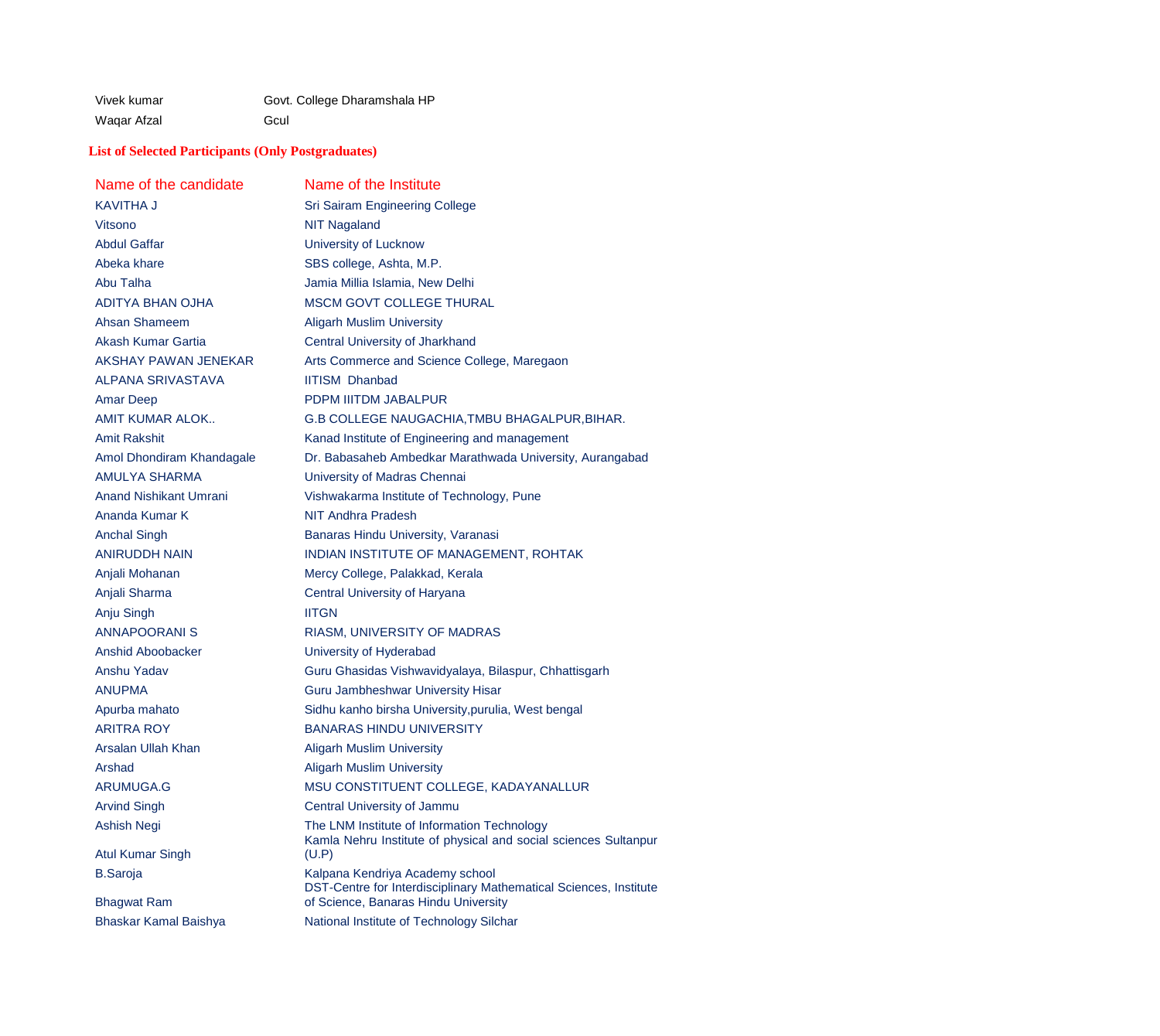Brinda Ramesh **Presidency group** C RENUGA Rajalakshmi Engineering College, Chennai. Chanchal Chaudhary devilal university sirsa Charles PSG CAS D V RAGHUNATHA REDDY IcfaiTech D. SRIRAM Mohamed sathak college of arts and science D.Sugumar Government Arts College for Men, Krishnagiri DEBASHIS MAJI BAGNAN COLLEGE Debasish Majumder Tripura university Dhanyashree Vinay Dharmadhikari Ganesh Jayantrao IISER THIRUVANANTHAPURAM DHIRENDRA KUMAR G M INTER SCHOOL JEHANABAD BIHAR Dhirendra Sharma Birla Institute of Technology Mesra Ranchi Dipanjali Basumatary Bodoland University, Kokrajhar, Assam DIVESH KUMAR SINGH KJSIEIT ,Sion ,Mumbai E. Mathivadhana **IFET COLLEGE OF ENGINEERING** G.Ramachandran VMKVEC Gitanjali Biswal **Kalinga** institute of social Sciences(KISS) Gurdeep kaur **Kurukshetra University** Hifza Siddiqui **Mumbai** university Himanshu IIT Delhi HIMANSHU BHATT University of Delhi Hirak Kumar Roy **Raigani University** J JASMINE MERCY MANCHESTER INTERNATIONAL SCHOOL Jane Roseline Yimchunger Janvi Janvi **IIS** deemed to be University Jeeban Kumar Sahu Jeeban Kumar Sahu Jhunu Parida **Anchal College** Johncy Lolita Rodrigues Mangalore University, Mangalagangothri Jyotirmoy Konger Jyotirmoy Konger K. Dikiila NIT Sikkim KANCHAN JAISWAL KARTHIK M SRI VASAVI COLLEGE , ERODE KHEMA RAM THOLIYA Central University of Rajasthan Khemraj Meena MLSU, Udaipur

Biswajit Barik Veer Surendra Sai University of Technology, Burla DEEPANSHI Dayalbagh Educational Institute, Deemed University Shri Madhwa Vadiraja Institute of Technology and Management Bantakal DUNDI SARATH SEN REDDY ANURAG COLLEGE OF ENGINEERING, HYDERABAD ELUMALAI V **Anand Institute of Higher Technology Chennai** HARSH JOSHI Babasaheb Bhimrao Ambedkar University Lucknow Kohima Science College (An Autonomous Government P.G. College) JEESHAN ANSARI INDIAN INSTITUTE OF TECHNOLOGY, GOA, INDIA Dr.Rammanohar Lohia Avadh University Ayodhya UP India pin code 224001 Kapil Shekhar Dayalbagh Educational Institute (Deemed University)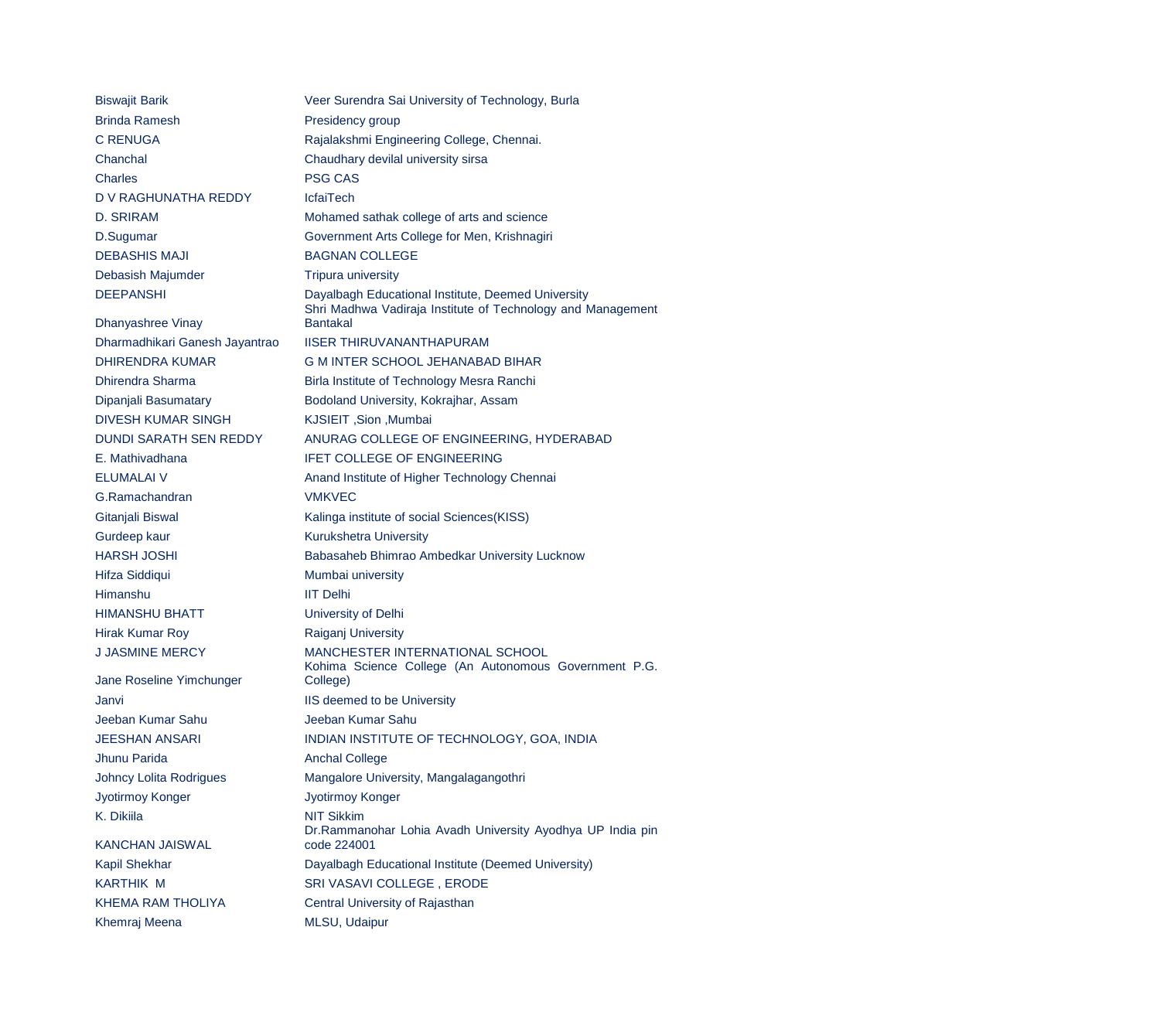| Kiran                          | Government College for women, Gohana                                                           |
|--------------------------------|------------------------------------------------------------------------------------------------|
| KUDUTOLU SHIJOH                | Government polytechnic sedem                                                                   |
| Kuldeep Barman                 | University of hyderabad                                                                        |
| Kuldeep chaudhry               | <b>HNB GARHWAL UNIVERSITY</b><br>Gayatri<br>Institute<br>Engineering<br>0f<br>and              |
| <b>Kumar Debi Prasad</b>       | Technology, Berhampur, Odisha                                                                  |
| Kumari Sweta Srivastava        | <b>NIT Rourkela</b>                                                                            |
| <b>Kunal Srivastava</b>        | <b>Shuats</b>                                                                                  |
| <b>Kusum Nanoriya</b>          | Davy                                                                                           |
| Laba Kr. Das                   | National Institute of Technology, Nagaland                                                     |
| Labani Sarkar                  | University of Gour Banga                                                                       |
| <b>LADI PABAN KUMAR</b>        | Central university of odisha, koraput                                                          |
| <b>Lalit Kumar</b>             | Dr. Rammanohar Lohia Avadh University, Ayodhya(u.p.)                                           |
| Lavanya. T                     | shri krishnaswamy college for women, Chennai.                                                  |
| M.Fathima Banu                 | Tirunelveli Dakshina Mara Nader Sangam College, T Kallikulam                                   |
| <b>MANEESH GOUTAM</b>          | MAHAR REGIMENT PUBLIC SCHOOL, SAGAR                                                            |
| Manish kumar gunjan            | Lalit narayan mithila University                                                               |
| <b>MANISH SHANKAR KAUSHIK</b>  | JORHAT ENGINEERING COLLEGE, JORHAT, ASSAM<br>POST GRADUATE DEPARTMENT OF MATHEMATICS LNMU      |
| <b>MANOHAR KUMAR CHOUDHARY</b> | <b>DARBHANGA</b>                                                                               |
| <b>MANOJ KUMAR SINGH</b>       | <b>JAWAHARLAL NEHRU UNIVERSITY</b><br>Seva sadan's R.K.Talreja College of Arts, Science<br>and |
| Manoj Narkhede                 | Commerce, Ulhasanagar                                                                          |
| Manojkumar Narayanrao Bidve    | Podar International School Ambejogai                                                           |
| Md Wahidur Rahaman             | Jamia Millia Islamia                                                                           |
| Mithun Bhadra                  | <b>Pranab Jubilee College</b>                                                                  |
| <b>Mohamed Harith</b>          | <b>IIT Madras</b>                                                                              |
| <b>MOHAMMAD SAIF</b>           | <b>MMMUT GORAKHPUR</b>                                                                         |
| MONI JUDE CHRISTELLA J         | LOYOLA COLLEGE CHENNAI                                                                         |
| Monomita Datta                 | <b>Calcutta University</b>                                                                     |
| <b>MOSTOFA SHAMIM FERDOUS</b>  | <b>Metropolitan University</b><br>University Dept Of Women's Studies, Magadh University,       |
| Mr Shiv Prasad Das             | Bodhgaya (Bihar)                                                                               |
| Mr Shivam Pandey               | Banaras Hindu University Varanasi                                                              |
| Mr. Abhishek Roy               | Thakur Anukul Chandra Satsang Mission Sadhanpith                                               |
| Mr. MANTHA SRIKANTH            | MALLA REDDY ENGINEERING COLLEGE(AUTONOMOUS)                                                    |
| Mr. P. KASIRAJAN               | Government Arts College, Tiruvannamalai                                                        |
| Mr. RAJU BHAKTA                | National Institute of Technology Rourkela                                                      |
| Mr. Gyan Datt Pandey           | Affiliated College, PRSU, Prayagraj                                                            |
| Mr.Peter P                     | <b>St.Joseph University</b>                                                                    |
| Mr.Ravi Suryavanshi            | <b>SAGE University Indore MP</b>                                                               |
| MR.SHIVSHANKAR KAIWART         | KAMLA NEHRU COLLEGE KORBA                                                                      |

Mr.Shubham Rajendra Koshti Solapur University, Solapur

Mrs.Ashma Ganachari P.C. Jabin Science college ( Autonomous)Hubballi

Mrs.C.Shanthini Rajalakshmi Engineering College

Ms. Neha Mewalal Bhatiya Veer Narmad South Gujarat university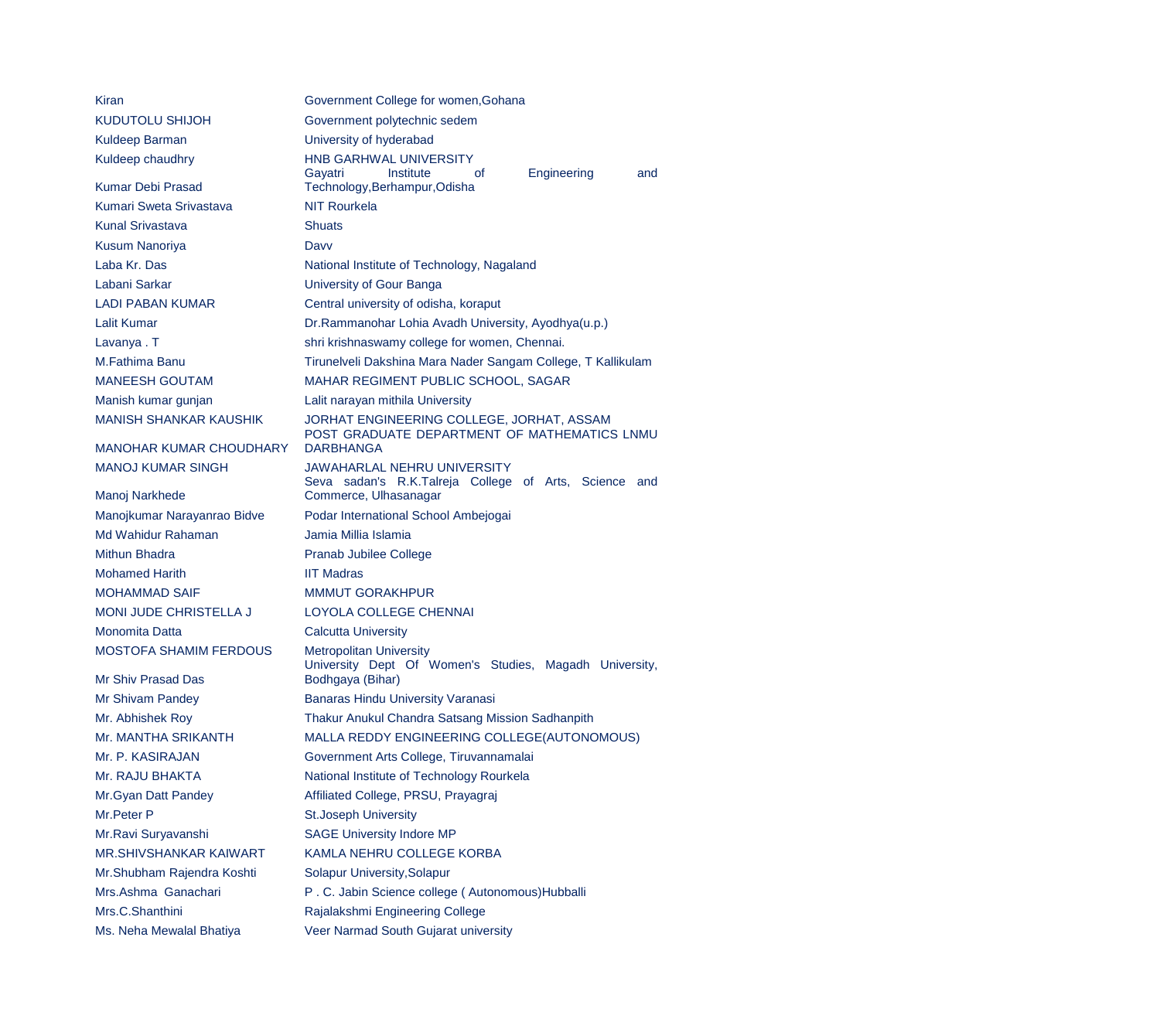Ms. Vaishnawi Department of Mathematics, Amity University, Noida Ms.R.Priyadharshini St.Joseph's College for Women, Tirupur. Muhammad Salman Shafaat Bahauddin Zakria University, Multan Munivel Munivel **NIT Nagaland** Nidhi University of Delhi Nikita bhoi **Anchal college padampur** Nikita Soni **Banaras Hindu University** Nisha chhabra **Punjabi university** Nitish Dhiman Parul Dcrust Pawan Kumar **IIT JAMMU** Prashant Patel **Very Accord University of Johannesburg** Prathmesh Ambure TCS Preeti Modern collage Preeti Gupta **Deshbandhu College** Preeti gupts Manav Rachna university R. SUGUMAR

MURUGAN KV SRI SAIRAM ENGINEERING COLLEGE NARINDER KUMAR Vaishno College of Engineering affiliated to HPTU (H.P.) Naveed Jeelani Khan BGSB University Rajouri, J&K Naveen Kumar Kurukshetra University, Kurukshetra Naveen M S FATIMA MATA NATIONAL COLLEGE (AUTONOMOUS) Neha sahu Dr. Rammnohar Lohiya Avadh University Department of mathematics and statistics, Himachal Pradesh university, Shimla, Himachal Pradesh PANKAJ Himachal Pradesh University, Summerhill Shimla-05 Pankaj Sumersing Patil Pune Institute of Computer Technology Pintu kumar Vinoba bhave university hazaribagh Pon Sharen I SCAD college of engineering and technology Prashant Kumar Pandey **Indian Institute of Technology (BHU)** Varanasi Praveen Manju **Indian Institute of Technology Delhi** Praveendra Singh Indian Institute of Technology, Roorkee PRITEESHA SARANGI North Orissa University, Baripada Pushkar Jaisawal **Institute of science, Banaras Hindu University, Varanasi, India** C. Abdul Hakeem College (Autonomous), Melvisharam - 632509, Tamilnadu R.PRAKASH AVS college of arts and science Raghu M Banakar Siddaganga Institute of Technology, Tumakuru Rahul Arora **Shyama Prasad Mukherji College for Women, University of Delhi** Rahul Kumar **Banaras Hindu University, Varanasi** RAHUL SHIL **RAHUL SHIL** Raja Babu **Ranchi University** RAJEEV KUMAR IFTM UNIVERSITY MORADABAD U P Rajkumar Jupiter Singh St.Joseph's College, Bengaluru Rajshekhar Hammigi PES institute of advanced management studies, Shivamogga Rajvinder Kurkshetra university RAKESH BHATTA NATIONAL INSTITUTE OF TECHNOLOGY , NAGALAND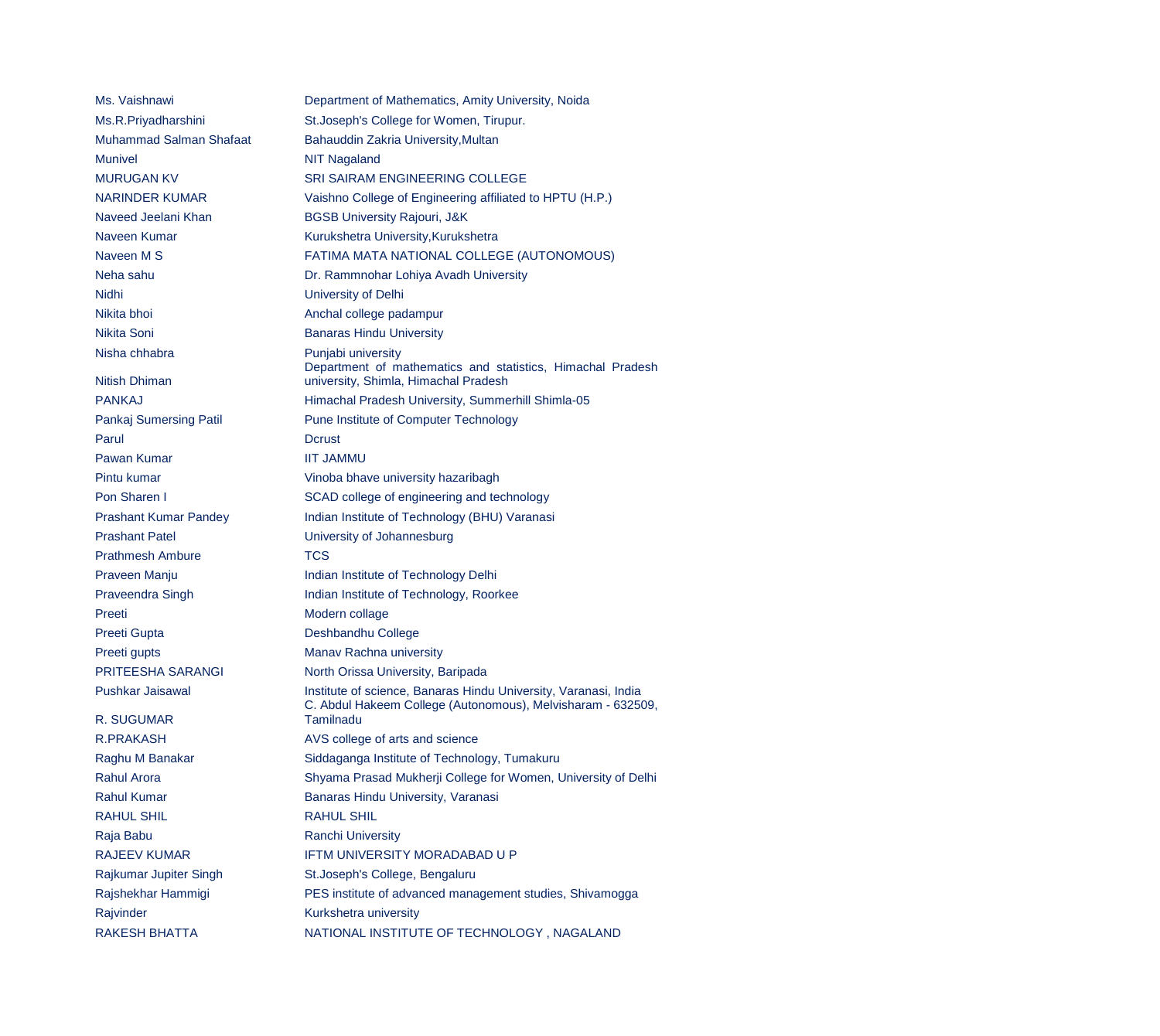| <b>RAM JEEVAN</b>          | Baba Saheb Bhim Rao Ambedkar University Lucknow                                                                            |
|----------------------------|----------------------------------------------------------------------------------------------------------------------------|
| Ramesh                     | <b>IIT</b> ropar                                                                                                           |
| Ramireddy pittu            | <b>Gudlavalleru Engineering College</b>                                                                                    |
| Ravindra Singh Chauhan     | <b>IIT BHUBANESWAR</b><br>Shri Madhwa Vadiraja Institute of Technology and Management,                                     |
| <b>Renita Sharon Monis</b> | <b>Bantakal</b>                                                                                                            |
| <b>Rinki Paul</b>          | University of North Bengal                                                                                                 |
| Ritu                       | Govt. College, Badli Jhajjar                                                                                               |
| <b>ROHIT KUMAR</b>         | Department of Mathematics, Ranchi University, Ranchi                                                                       |
| <b>RUCHI GOYAL</b>         | <b>YMCA University of Science and Technology</b>                                                                           |
| Rupali Sharma              | <b>IIT KHARAGPUR</b>                                                                                                       |
| S.BHAVANI                  | Rajalakshmi Engineering College                                                                                            |
| Sachin Machindra Vyavahare | <b>Tolani Maritime Institute</b>                                                                                           |
| Sachin Mishra              | School of Management Sciences Lucknow                                                                                      |
| Samiran Anil Bisoyi        | <b>University of Siena</b>                                                                                                 |
| <b>SANGEETA</b>            | <b>IIT BHUBANESWAR</b>                                                                                                     |
| Sangita Saha               | <b>IIT Kharagpur</b>                                                                                                       |
| Sanjay Kumar               | South Asian University, New Delhi, India                                                                                   |
| Sanjay Kumar Thakur        | Science College Kokrajhar<br>Mahatma Gandhi Vidyamandir's Arts, Science and Commerce                                       |
| SANJAY MADHUKAR CHINCHOLE  | College, Manmad                                                                                                            |
| Sarakutty K J              | College of Engineering Cherthala, Kerala                                                                                   |
| Sathish Kumar V            | The Institute of Mathematical Sciences                                                                                     |
| <b>Satish Kumar</b>        | <b>IIT Bhu</b>                                                                                                             |
| <b>Shaik Abdul Khader</b>  | Padala Rama Reddi Law College                                                                                              |
| <b>Shaik Mastan Vali</b>   | Maharaani College                                                                                                          |
| <b>Shalu Singh</b>         | Dr. RMLAU Ayodhya                                                                                                          |
| Shashi Chaudhary           | Dr.Rammanohar lohia awadh university ayodhya                                                                               |
| Shayon Bhadra              | <b>Tezpur University</b>                                                                                                   |
| Shubham Kumar              | PDPM IIITDM Jabalpur, Madhya Pradesh                                                                                       |
| Sirajudheen MP             | Sir Syed College , Taliparamba , Kannur Kerala                                                                             |
| Smita Pidurkar             | G H Raisoni College of Engineering, Nagpur<br>DEPARTMENTENT OF MATHEMATICS MARUTHUPONDIYAR                                 |
| <b>SOMU V</b>              | ARTS AND SCIENCE COLLEGE, VALLAM, THANJAVUR                                                                                |
| <b>SONIYA</b>              | Maharashi Dayanand university, Rohtak                                                                                      |
| Subarsha Banerjee          | <b>University of Calcutta</b>                                                                                              |
| Sudeshna Banerjee          | <b>Hooghly Engineering &amp; Technology College</b>                                                                        |
| Sulochana                  | Hnbgu Srinagar garhwal                                                                                                     |
| Suman Kalyan Ghosh         | <b>Alliance University</b>                                                                                                 |
| <b>SUMIT KUMAR DABI</b>    | S.M.C.C GOVERNMENT COLLEGE ABU ROAD                                                                                        |
| <b>Suneetha</b>            | Bangalorr international academy                                                                                            |
| Sunil Kumar meena          | Government college Sirohi (Raj.)                                                                                           |
| Surapuraju Sivaram         | <b>Gudlavalleru Engineering College</b>                                                                                    |
| SYED MOHAMED BUHARI J      | <b>Bharathiar University PG Extension and Research Center</b><br>Milliya Arts Science and Management Science College Beed- |
| Syeda Farra Fatima Nahri   | Maharashtra                                                                                                                |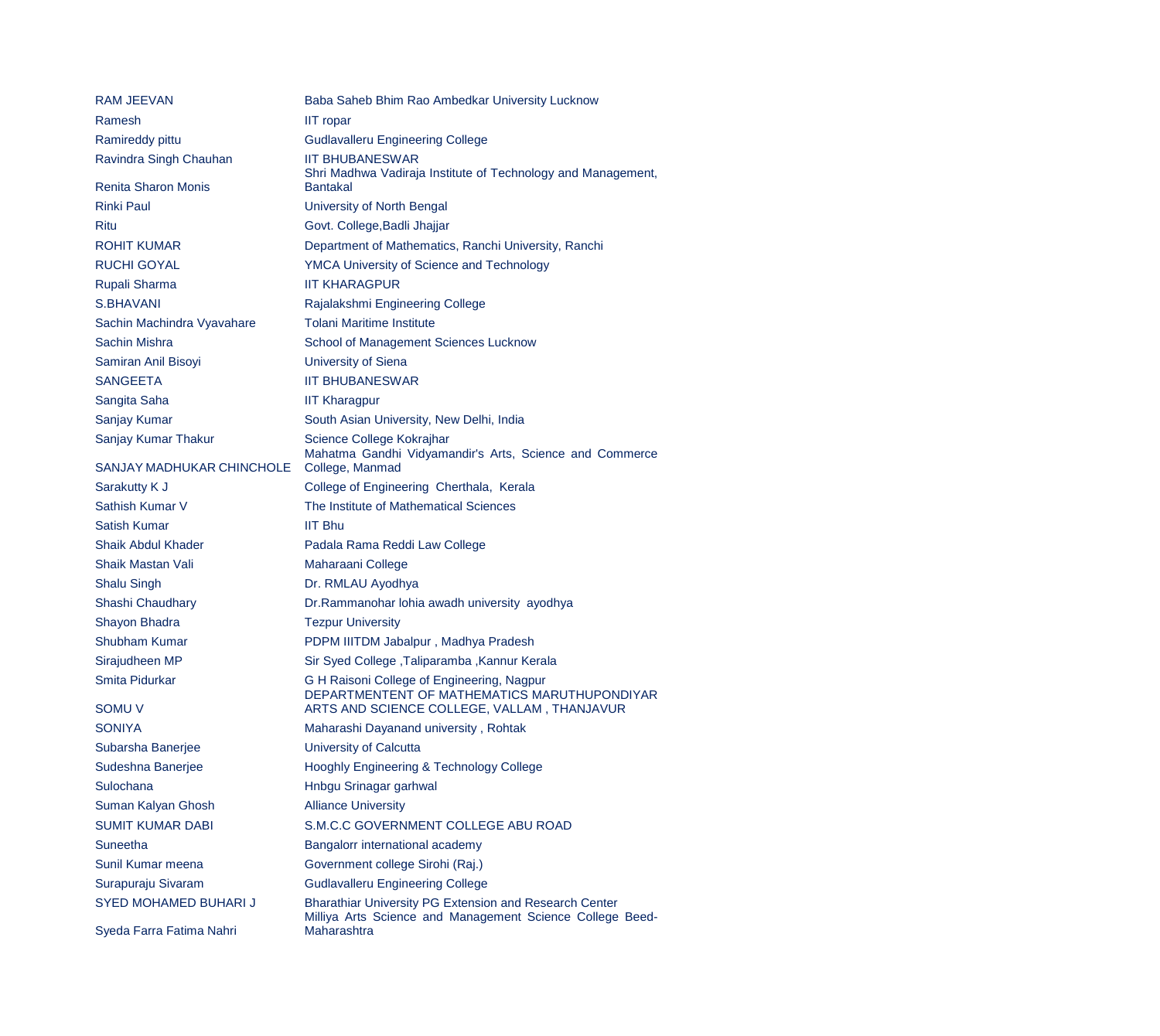| <b>T. POONGODI</b>                      | National Institute Of technology, Nagaland                                                                                              |
|-----------------------------------------|-----------------------------------------------------------------------------------------------------------------------------------------|
| <b>Tanay kumar Gupta</b>                | Indian Institute of Technology Mandi                                                                                                    |
| Tapas Ranjan Panigrahi                  | <b>BITS-Pilani, Hyderabad Campus</b>                                                                                                    |
| <b>Thokchom Panthoi Devi</b>            | <b>Manipur University</b>                                                                                                               |
| <b>Tinu Sharma</b>                      | <b>ITER, SOA</b>                                                                                                                        |
| Tsuknungchila Jamir                     | <b>NIT NAGALAND</b>                                                                                                                     |
| V Srinivas                              | <b>GVC COLLEGE, Arcot</b>                                                                                                               |
| <b>V.JAMES</b>                          | RAJALAKSHMI ENGINEERING COLLEGE                                                                                                         |
| Vaani Arora                             | <b>Kurukshetra University</b>                                                                                                           |
| <b>VANAPALI TATA RAO</b>                | <b>CENTRAL UNIVERSITY OF ODISHA</b>                                                                                                     |
| Vandana Goyal                           | Govt. Mohindra college patiala                                                                                                          |
| Vanisha Verma                           | University of Hyderabad                                                                                                                 |
| Vanitha.M.S<br><b>Ved Prakash Dubey</b> | Government College for Women<br>Faculty of Mathematical & Statistical Sciences, Shri Ramswaroop<br>Memorial University, Barabanki, U.P. |
| <b>Venkatesh Bhatt</b>                  | Maharani Govt PU College Mysore                                                                                                         |
| Vignesh R                               | Vellore Institute of Technology, Chennai                                                                                                |
| Vijaybhan                               | Dr. Rammanohar Lohia Avadh University, Ayodhya                                                                                          |
| Vinay Madhusudanan                      | Manipal Institute of Technology, Manipal                                                                                                |
| Vinod Sharma                            | Dr Ram Manohar Lohia Avadh University Faizabad                                                                                          |
| <b>Vipin Singh</b>                      | University of Delhi                                                                                                                     |
| Vishakha Ashok Gujarkar                 | Kamla Nehru Mahavidyalaya, Nagpur                                                                                                       |
| <b>VIVEKANANDAN.T</b>                   | Bharathiar university coimbatore                                                                                                        |
| Warun Suresh Ukharde                    | Eklavya Model Residential School, Aheri District Gadchiroli                                                                             |
| YASHWANT KUMARI SINGH                   | Jamia Millia Islamia, New Delhi                                                                                                         |
| Zahir mushtaq                           | <b>BGSBU RAJOURI</b>                                                                                                                    |

## **List of Selected Participants (Only Graduates)**

#### **Name of Candidate Name of Institutes**

| Amitesh anand                      | <b>KLS College</b>                       |
|------------------------------------|------------------------------------------|
| <b>AMITESH KUMAR SINGH</b>         | <b>CENTRAL UNIVERSITY OF SOUTH BIHAR</b> |
| <b>ANJANA</b>                      | NIT, NAGALAND                            |
| Arti kumari                        | Banaras Hindu University, Varanasi       |
| <b>ARUP SARKAR</b>                 | Ranaghat college                         |
| <b>Bittu Singh</b>                 | <b>IIT KGP</b>                           |
| <b>Debatree Paul</b>               | <b>Asutosh College</b>                   |
| <b>DIBYAJIT DAS</b>                | <b>Tripura University</b>                |
| <b>DIVYANSHI VERMA</b>             | <b>Banaras Hindu University</b>          |
| <b>Dnyanesh Ajinath Yeole</b>      | Nowrosjee Wadia College Pune             |
| ER CHITRANSHU GARG                 | <b>SHREE CEMENT LIMITED</b>              |
| <b>Ganesh Soni</b>                 | <b>Banaras Hindu University</b>          |
| Geetanjali                         | <b>Guru Nanak Dev University</b>         |
| Gunturu Kesava Sai Hitesh<br>Gupta | <b>Indian Maritime University</b>        |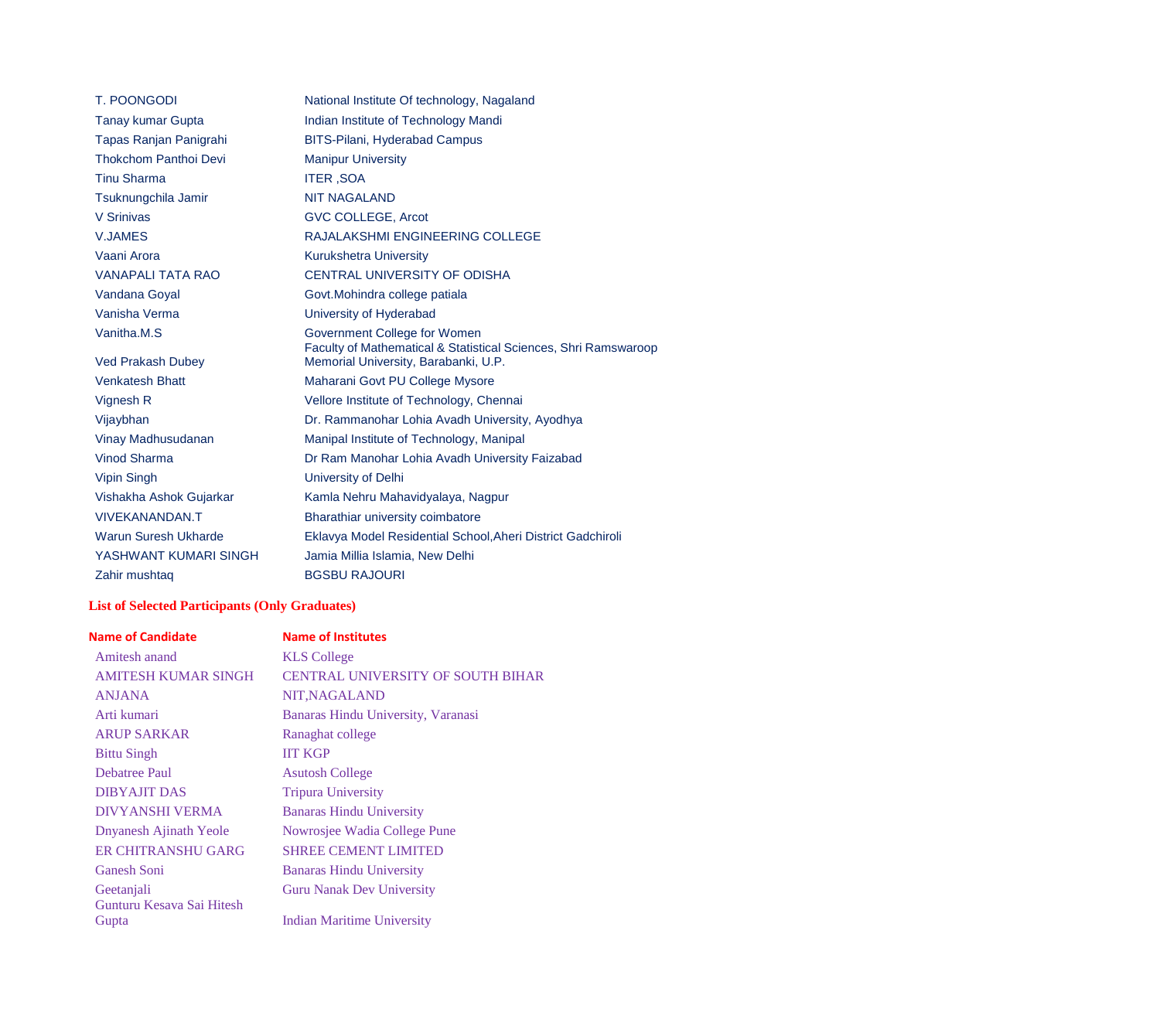Kelash das swami Iit kharagpur Kritika Purohit NIT Nagaland KUNDAN SINGH KUNDAN SINGH Laxman Datta Netaji Subhash Mahavidyalaya Lekshmi PR CENTRAL UNIVERSITY OF TAMILNADU Manav Bhavsar Pandit Deendayal Petroleum university Manish Gupta National institute of Technology Nagaland Manuj Sutradhar Netaji Subhash Mahavidyalaya Mohitkumar sharma NIT NAGALAND Mr. RAVI PRATAP SINGH BANARAS HINDU UNIVERSITY, VARANASI Mudasir Waheed BZU,Multan,Pakistan MUJIBUR RAHMAN .S Jamal Mohamed College (autonomous), Tiruchirappalli-620020, Tamil Nadu, India Navdeep Kamboj Indian Institute of Technology,Ropar Nidhi Govt. Pg college rohtak Nisha Nainwal Kalindi college Delhi university NIVEDITA KUMARI NATIONAL INSTITUTE OF TECHNOLOGY , PATNA Pallab Kumar Kalita Cotton University, Guwahati Pankaj Gogoi Chaiduar college PAWAN KUMAR VERMA<br>Banaras Hindu University Prahlad Bhagat Patna University Prajnnaswaroopa S Amrita University PRANAMI NAVDEEPKUMAR SMT. S.S. PATEL NOOTAN SCIENCE COLLEGE, VISNAGAR ,GUJARAT Rajan Jha IIT ROPAR Ravi kalwaniya IIT KGP Ravi Khandelwal SVNIT Surat RAVI PRATAP SINGH BANARAS HINDU UNIVERSITY, VARANASI RAVI SHANKAR SONAR P.K.ROY MEMORIAL COLLEGE,DHANBAD Rishab Kumar NIT Nagaland Sakshi Daksh Delhi Technological University Sameeksha Sawant **IIT ROPAR** Saurabh Kumar NIT NAGALAND Shivani Rajput IIT DELHI Sourav Debroy Netaji Subhash Mahavidyalaya SRIJITA JOARDAR Scottish Church College SUBRAT KUMAR NAYAK IIT KHARAGPUR SUMIT LAL NATIONAL INSTITUTE OF TECHNOLOGY NAGALAND Sutapa Pradhan Bajkul Milani Mahavidyalaya SUYASH SHARMA GURU GHASIDAS UNIVERSITY, BILASPUR (C.G) Swarnadeep Choudhury Tripura University (A Central University) Sweta Banerjee Banaras Hindu University Syed Afroz University of Hyderabad Tannu IIT ROPAR Thanneeru Sai Harshith Gowd PVKKIT